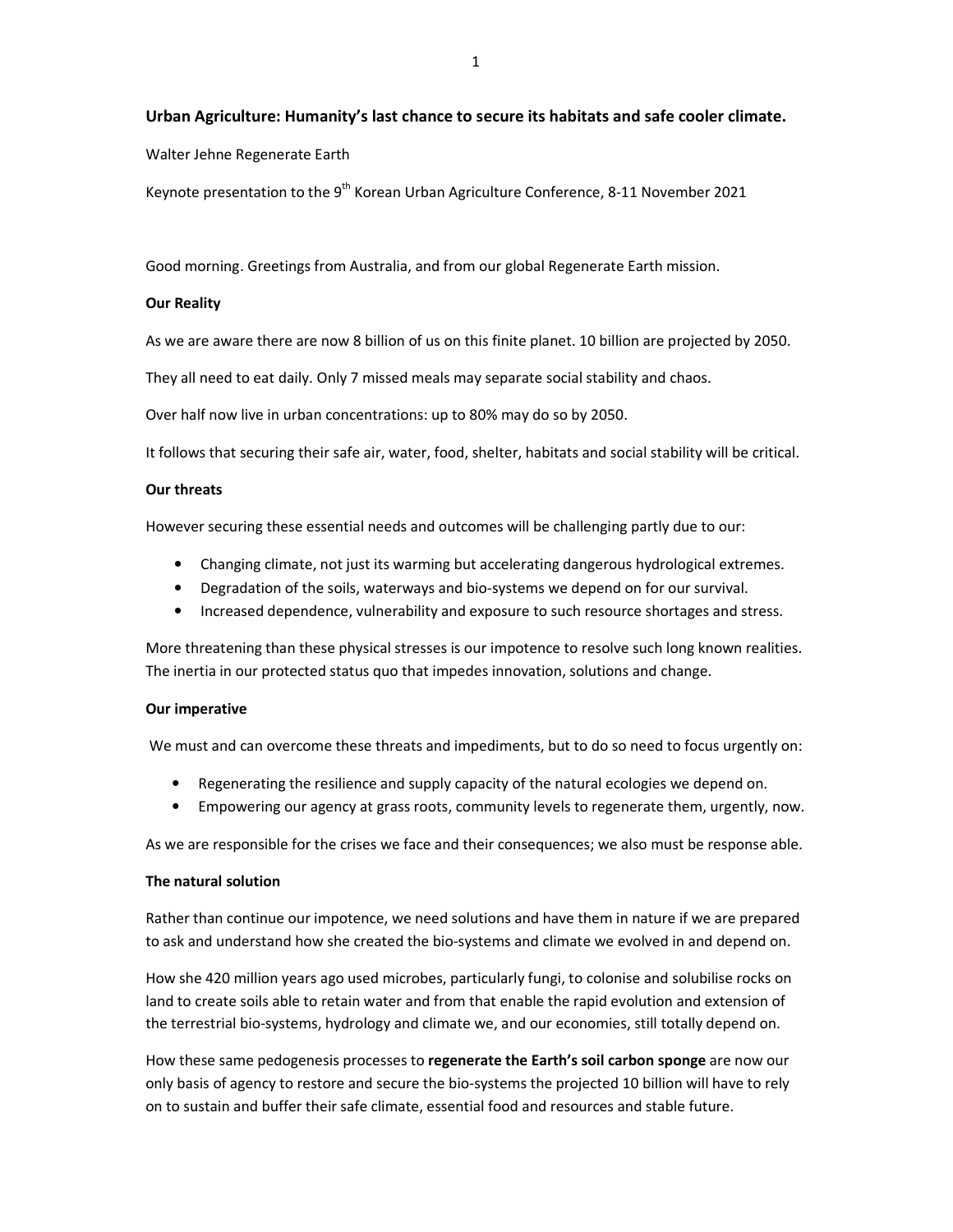# **Understanding key drivers of our problem.**

Just as we need to understand how nature created the habitats we rely on, we need to understand what we have done to them and their consequences, specifically to Earth's hydrology and climate.

How our oxidation of these bio-systems by fire, clearing and ever more intensive industrial farming has reversed pedogenesis resulting in the degradation and desertification of soils, their inability to sustain our essential water, food and bio-resource needs degrade and the rise in its CO2 symptom.

How instead of regenerating the Earth's soil carbon sponge we have and are degrading it and with that the resilience, productivity and life supporting capacity of the bio-systems we depend on.

# **Harnessing the CO2 symptom as a resource and basis of agency, for the solution.**

As nature did 420 million years ago we too can harness CO2 from the air and use it to regenerate the Earth's soil carbon sponge to restore the hydrology and productivity of our degraded soils by simply:

- A. Maximizing plant growth and photosynthesis everywhere to convert CO2 into plant biomass.
- B. Minimizing how much of this fixed carbon is oxidised back to CO2 by burning or microbes.
- C. Maximizing the bio-sequestration of this biomass carbon into stable soil carbon compounds.

Innovative farmers globally are doing this via natural, less oxidative, farming processes to sequester up to 10 tonnes Carbon per hectare annually back into soils to rebuild their soil carbon sponges.

Extended globally such soil and land regeneration and viable oxidation and emission reductions could rapidly draw down an additional 20 billion tonnes of carbon annually. This can offset twice our fossil fuel emissions. It enables us to achieve 10 btC/an negative net emissions globally by 2030.

# **Natures force multiplier**

While such practical profitable actions can draw down carbon to rapidly regenerate our soil carbon sponges, as in nature their real significance is in restoring the Earth's terrestrial hydrology. It is these natural hydrological processes and their 'force multipliers' that are fundamental as they govern:

- All life on this planet, its productivity, extent, eco-system services functions and survival.
- Some 95% of the heat dynamics and thus climate and stability of the blue planet.
- Our capacity to naturally regenerate bio-systems and safely cool climates in time.

Life, its health, regeneration and survival and the climate is regulated by key hydrological processes. The Earth's soil carbon sponge and the CO2 used to create it is critical in making that water available.

# **The natural hydrological cooling of climates.**

The Earth's climate, including much of its greenhouse effect, has been regulated by a balance of dynamic hydrological processes that naturally warm, cool and buffer local and global conditions.

We greatly influence local conditions by altering the balance of these processes and effects, via:

• Altering the transpiration of water by plants and its significant surface cooling effect.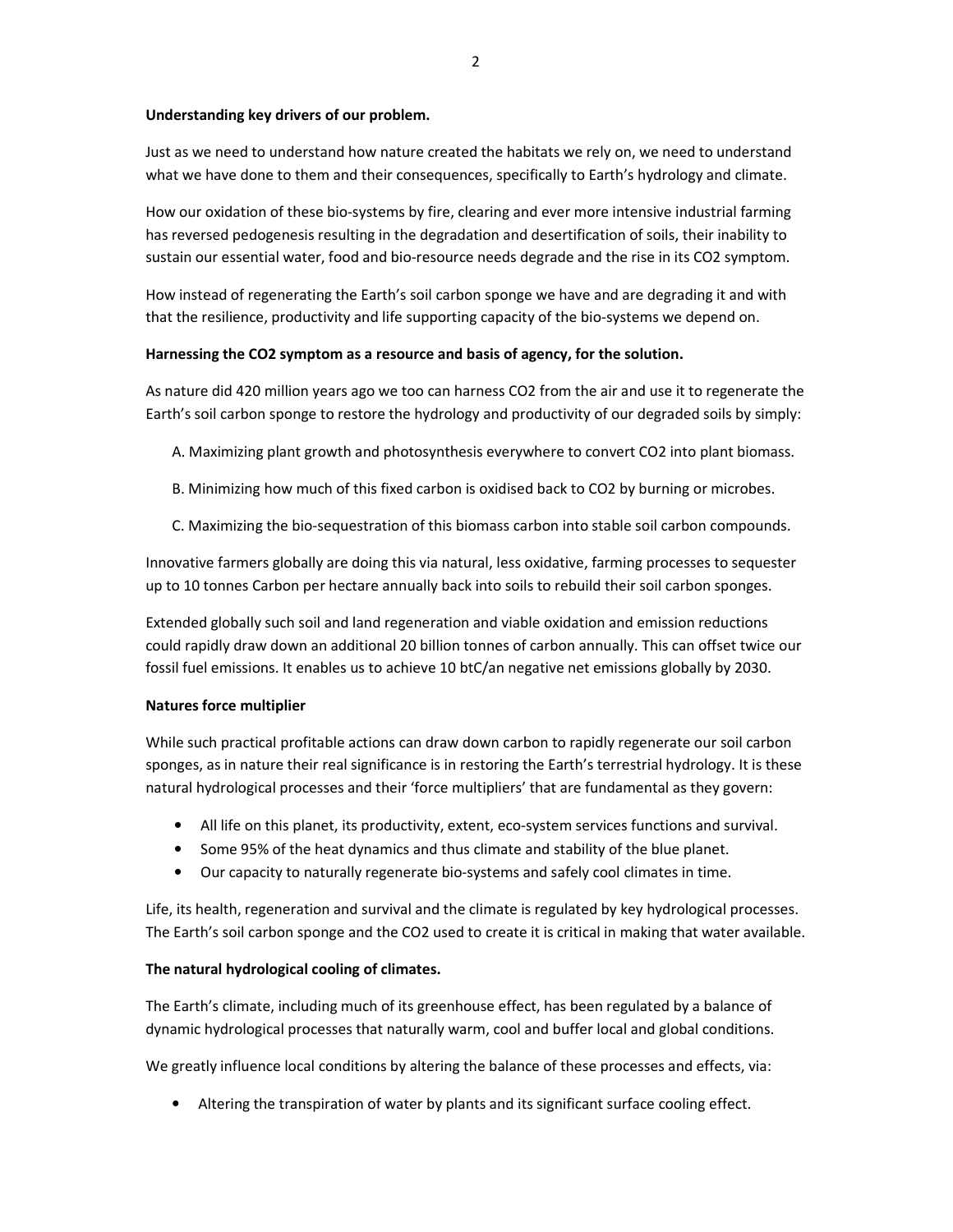- The production of haze miro-nuclei that form persistent warming humid hazes.
- The production of hygroscopic precipitation nuclei that coalesce these hazes into cloud droplets that can reflect substantial solar radiation back into space cooling local areas.
- The coalescence of these cloud droplets into raindrops and their removal from the air.
- The opening of night time radiation windows via this to enable heat to escape into space.

The dynamics of these hydrological cycles, rainfall and its retention by soils also influences:

- The area and longevity of green plant cover, growth and cooling transpiration.
- The exposure, level of solar heat absorption and temperature of these soils.
- The level of heat re-radiation from these soils that drives the greenhouse effect.
- The level of water vapour in the air as the dominant (80%) greenhouse gas.
- The formation of high pressure heat domes by this re-radiated heat and its effect in blocking the inflow of cool moist low pressure air and thereby drought or monsoonal conditions.

We have substantial agency over these processes and effects via our land and plant management. We can use them as now our only practical means to safely cool regions and the climate in time.

### **Our limitations in doing so**

While the substantiated science confirming these processes and how they govern the Earth's climate has been known for decades, our narrow focus and assumptions on the CO2 greenhouse effect has masked the reality that we are already being impacted by dangerous hydrological climate extremes.

We may have less than a decade to avoid the collapse of key bio-systems due to these impacts. Urgent local grass roots regeneration and buffering action everywhere is needed to do this in time. Our imperative is to empower local community recognition and response abilities for such actions.

# **The role of urban agriculture**

 Given that most people live in urban areas which are often highly vulnerable to such extremes and given the lack of effective capabilities or action at higher levels, can communities and individuals buffer and avoid such impacts via strategic urban agriculture and regeneration action; such as?

- 1. The **regeneration of urban soils, hydrology and forests** to provide shelter, buffer and cool local climates by up to 10oC on hot days via their natural transpiration effects.
- 2. The **production of local nutritious food** in urban gardens to partly meet community needs and be less dependent on industrial farming and supply chains at risk of extremes.
- 3. The **safe local treatment of wastes and recycling** of essential nutrients to void pandemic disease risks, create sustainable bio-cycles and be less reliant on vulnerable supply chains.
- 4. **Reinforcing the preventative health of communities** via the provision of local grown fresh foods with higher nutritional integrity and minimization of disease agents and risks.
- 5. **Empowering local skills, engagement and equity** as well as social multiplier values via local food growing, service and distribution eco-business generation and strategic autonomy.